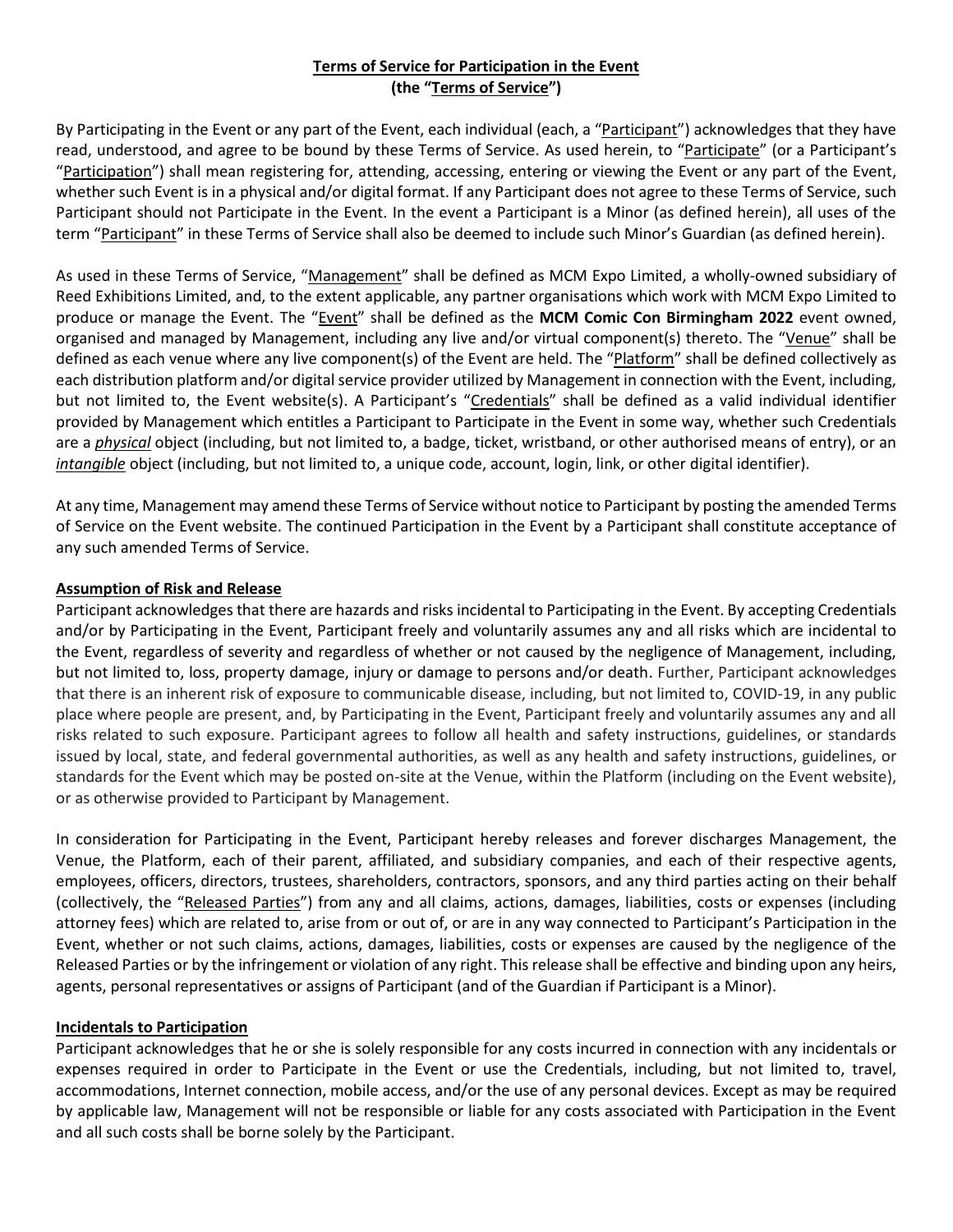If physical Credentials are shipped to Participant, the title to such Credentials passes to Participant upon delivery of the Credentials from Management to the shipping company. To the extent such shipment of Credentials results in any duty or custom charges, Participant shall be solely responsible for such payment.

### **Access to the Event**

Except as may be required by applicable law, Participant is solely responsible for ensuring that Participant is able to Participate in the Event, including, but not limited to, any requirements that Management specifies or makes available on the Event website, at the Venue or within the Platform. Management is not responsible for any technical difficulties arising as a result of Participant's use of their own technology in connection with the Event.

### **Personal Property**

Upon entry to any portions of the Event held in the Venue, all participants, their bags and other personal property may be subject to screening or security checks. Management expressly reserves the right to prohibit any personal property from entry into the Venue.

**All personal property brought to the Event is done so at Participant's own risk and Participant is responsible for safeguarding such property at all times.** Participant hereby acknowledges and agrees that Management is not responsible for, and shall have no liability resulting from, any loss or damage to any personal property belonging to Participant, including, but not limited to, loss or damage resulting from fire, storms, acts of God, air conditioning or heating failure, theft, pilferage, bomb threats, roof leaks, other attendees participating in the Event or other causes, to the extent consistent with applicable law.

No personal property may be left unattended while in or around the Venue. Management will handle unattended property however Management deems appropriate in its sole and absolute discretion. Any personal property which is left within the Venue upon the conclusion of the Event shall be considered abandoned and handled by Management accordingly.

#### **Use of Credentials**

All Credentials are a revocable licence to Participate in the Event and Management reserves the right to revoke such licence at any time in Management's sole reasonable discretion. Credentials may only be used by the same individual Participant for all relevant days of the Event.

### **Loss of Credentials**

Any Credentials which are purchased by, or otherwise made available to, Participant must be protected and safeguarded at all times. Participant hereby acknowledges and agrees that Management is not responsible for, and shall have no liability resulting from, any loss or damage to any Credentials.

#### **Resale of Credentials**

**Once purchased, Event Credentials are non-refundable and non-transferable and cannot be reproduced, resold or upgraded. In the event travel restrictions or any other event prevents a Participant from attending the Event, there will be no refund. No resale of Credentials shall be permitted, except with the prior written approval from Management.** Credentials are immediately rendered void if altered in any way. The unauthorised resale of Credentials (including, but not limited to, "scalping"), the attempted unauthorised resale of Credentials, the unauthorised assignment of Credentials, the creation of counterfeit Credentials or the unauthorised transfer of any Credentials to a third party are strictly prohibited and constitute an immediate forfeiture of Participant's Credentials without compensation from Management.

#### **Removal from the Event**

Management expressly reserves its rights to deny admission or entry, to remove, ban or eject a Participant, or to revoke or terminate any Participant's Credentials or access to any part of the Event, without refund, liability or compensation, as a result of: (1) failure to comply with these Terms of Service; (2) any illegal, unsafe, offensive or threatened behaviour which Management could reasonably consider to be disruptive of the Event; or (3) circumstances which Management determines impact the safety, security, or order of the Event, each in Management's sole and absolute discretion. **Any such determination by Management shall be final.**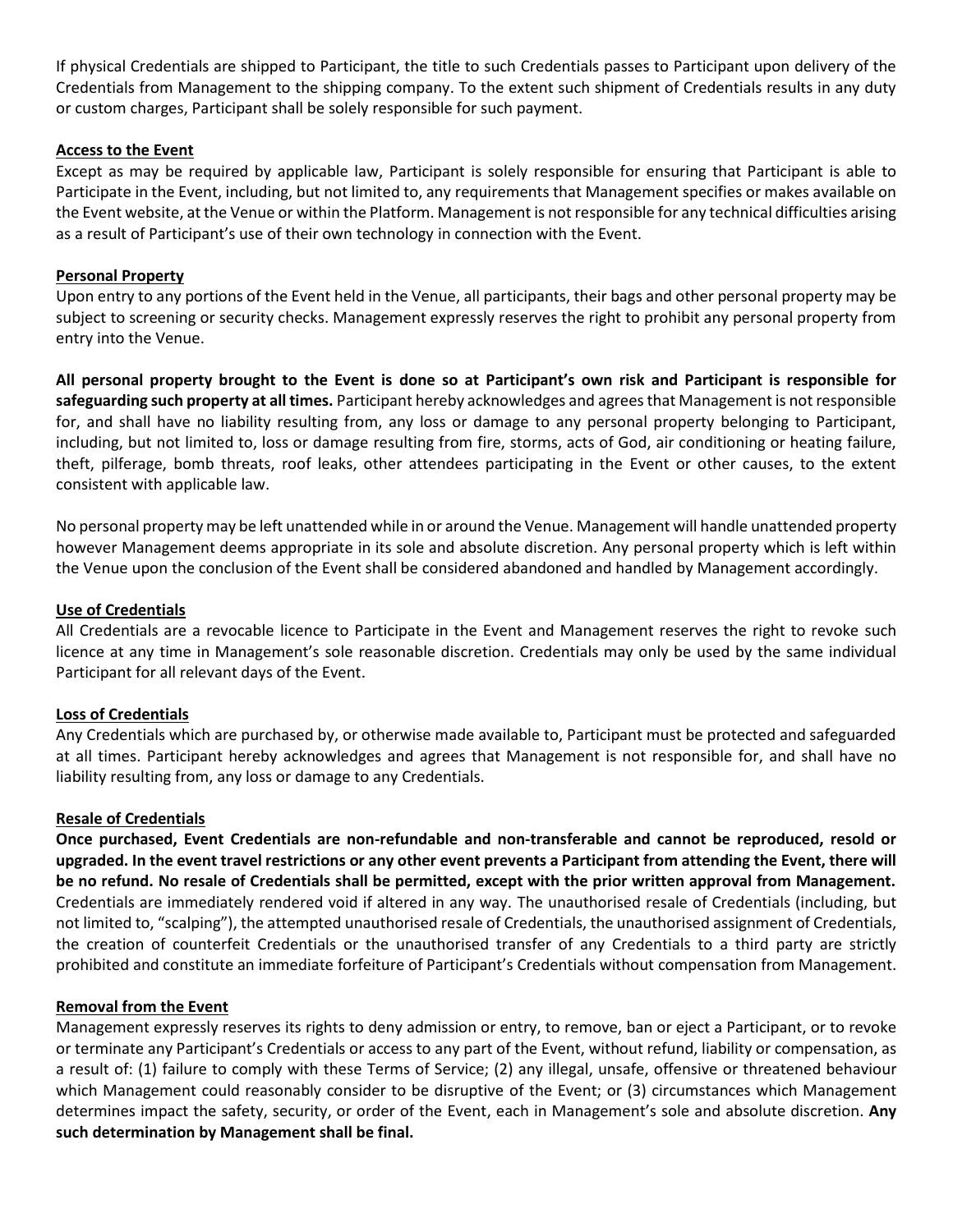### **Proper Attire**

At all times in connection with the Event, Participant will wear proper attire, including shoes and shirts. Management reserves the right to deny access or remove from the Event any participant wearing inappropriate attire or attire that could detract from the Event overall, in Management's sole and absolute discretion.

### **Restrictions on Eligible Participants**

Please refer to the Event website for the full guidelines regarding the Event admissions policy. At any time, in its sole reasonable discretion, and except as otherwise prohibited by applicable law, Management may request that any Participant provide documentation relating to verification of their identification, age, industry credentials or certifications, whether or not described in these Terms of Service. Management reserves the right to deny entry, ban, or remove any Participant from further Participation in the Event if such Participant fails to provide the requested documentation or if such documentation is deemed insufficient by Management in its sole and absolute discretion.

#### **Minors**

A "Minor" shall be defined as any individual who is under eighteen (18) years of age or has not reached the age of majority as defined by such individual's jurisdiction of residence. In order to Participate in the Event, including, but not limited to, admission into the Venue and access to the Platform, all Minors who are six (6) years of age or older will need their own Credentials. In order to Participate in the Event in any way, a Minor must obtain the permission of their parent or legal guardian (the "Guardian") prior to any Participation, including, but not limited to, sending any information to Management, entering any sweepstakes or contests in connection with the Event, posting any information on the Event websites or Platform, or purchasing any Credentials or other goods or services related to the Event. The use of Credentials by a Minor or any Participation in the Event by a Minor is a representation and confirmation that such Minor has obtained the consent of their Guardian. Management recommends all Minors Participate in the Event with their Guardian; provided however, that Minors under the age of thirteen (13) **MUST** Participate in the Event with a Guardian, and if such Minor attends a live component of the Event they must be accompanied by a Guardian at all times in and around the Venue. **NOTE**: It is a Guardian's sole responsibility to check the suitability of the Event for any Minors in such Guardian's care, regardless of any official age restrictions which may be described in these Terms of Service.

### **Event Features**

The Event's operating hours, schedules, floor plans, exhibitors, vendors, guests and speakers are subject to change or cancellation without notice to Participants. All Event Features (as defined herein) are subject to availability and access is not guaranteed for all Participants. The "Event Features" shall be defined as any panels, special events, education sessions, classes, autographing sessions, photo ops, performances, screenings, webinars, networking events, or other activities held by Management (whether in-person or virtually) as part of the Event.

Access to certain Event Features may require an additional separately priced fee and/or will only be available to designated participants or types of Credentials. To the extent an Event Feature occurs at a specific time and for a specific set of participants, each authorised participant will only be permitted access to such Event Feature during the specific time determined by Management. Management reserves all rights to deny entry, ban, or remove any unauthorised participants from any such Event Feature.

Participant is solely responsible for Participating in the Event in a timely manner and for observing any specific times or time limits provided to Participant by Management. In the event Participant fails to Participate in any part of the Event at a specific time and Participant is subsequently unable to Participate in such part of the Event, Management shall have no obligation to provide a full or partial refund. Management is not responsible for delays and/or wait times in connection with any Event Features or with the Event itself. Management may reasonably change the time of an Event Feature in order to accommodate unexpected events, other Event Features being delayed or ending earlier than expected or later than expected.

### **Cancellation Policy**

Management reserves the right to cancel or postpone the Event, or any part of the Event, on limited or no notice in Management's sole discretion. In the event of a cancellation or postponement of the Event, Management shall not be responsible or liable for any costs, damages, fees, expenses or other compensation associated with the Event.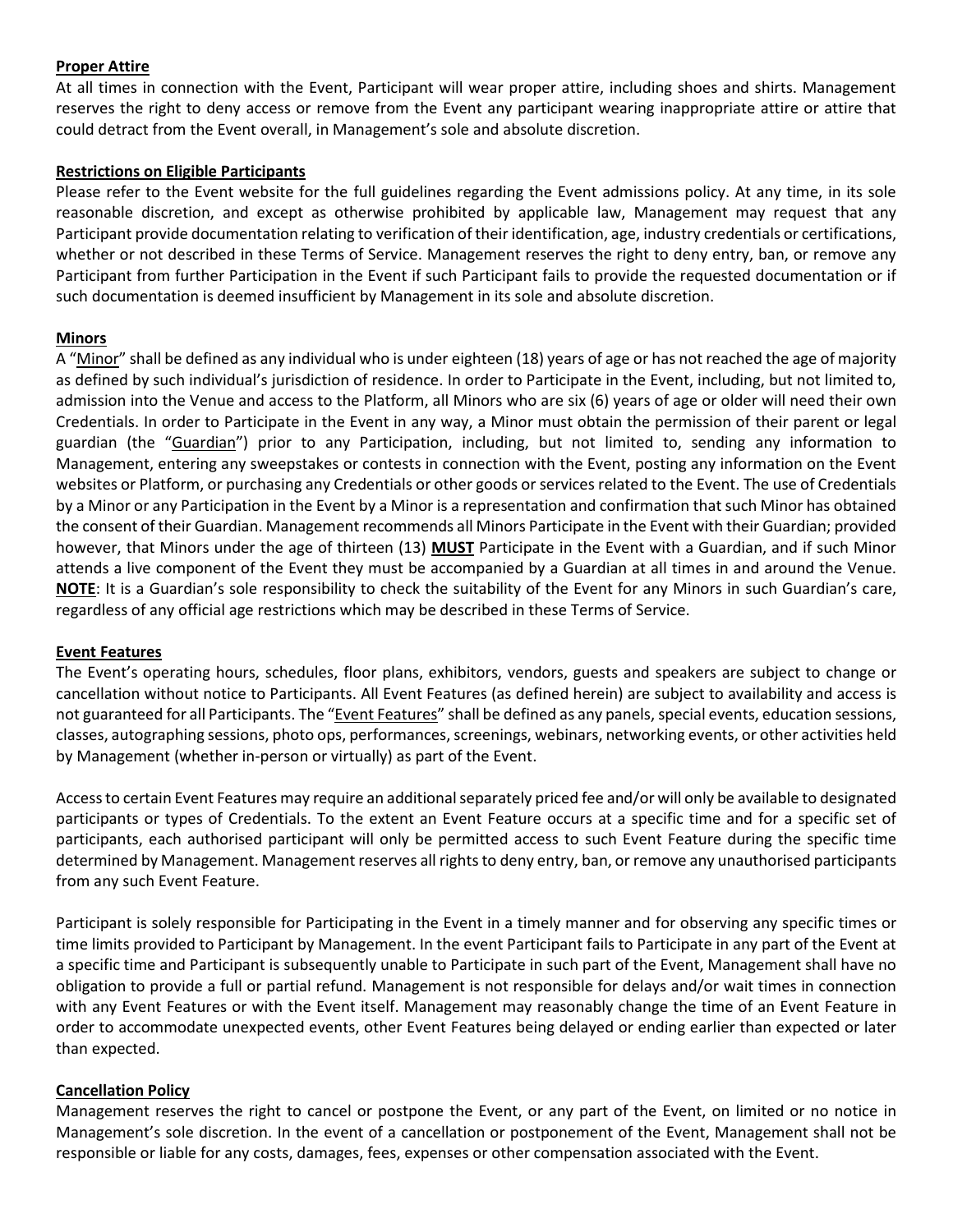## **Intellectual Property Rights**

### **A. Release of Likeness**

For good and valuable consideration, and in exchange for the opportunity to Participate in the Event, Participant hereby authorises, permits and grants to Management, its parents, affiliates, sub-licensees, designees, agents and assignees (including, without limitation, any sponsors, exhibitors or contractorsto the Event), and each of their respective assignees, sub-licensees and successors (collectively, the "Management Parties"), the royalty-free, absolute and irrevocable right and licence to (i) record, photograph, and/or film the likeness, voice, appearance and/or image of such Participant while Participating in the Event (collectively, the "Likeness"); and (ii) publish, reproduce, portray, distribute and/or otherwise use the Likeness in all media formats (whether now known or hereafter existing), worldwide, solely in connection with the distribution, promotion and publicity of both the Event (including future editions thereof) and Management's general business, services or products.

## **B. Release of Participant Content**

From time to time, certain parts of the Event may allow Participants to submit, share, post, create, or otherwise distribute (collectively, "Distribute" or "Distributing") content, which may include, but is not limited to messages, text, sound, images, videos, data or other materials originating with Participant (collectively, the "Participant Content"). For good and valuable consideration, and in exchange for the opportunity to Participate in the Event, Participant acknowledges that by Distributing any Participant Content as part of the Event, whether to Management directly, to the Management Parties, on the Platform or at the Venue generally, Participant thereby authorises, permits and grants to the Management Parties a royalty-free, irrevocable, non-exclusive, sub-licensable, assignable, unrestricted right and licence to publish, reproduce, portray, modify, adapt, transmit, distribute, create derivative works from, and/or otherwise use the Participant Content in all media formats (whether now known or hereafter existing), worldwide, solely in connection with the distribution, promotion and publicity of both the Event (including future editions thereof) and Management's general business, services or products.

**Please note that any Participant Content is Distributed solely at Participant's own risk.** To the furthest extent permitted by applicable law, Participant hereby agrees that Management shall not be liable for any unauthorised copying, use, disclosure or distribution of any Participant Content by third parties and Participant releases and forever waives any claims against Management for any such unauthorised copying or usage of the Participant Content under any theory. To the fullest extent permitted by applicable law, Management reserves the right to remove, discard, screen or edit any Participant Content at any time without notice to Participant in Management's sole discretion and without any liability to Participant whatsoever. While Management has no obligation to monitor any Participant Content, Management reserves the right to do so and reserves the right to enforce the intellectual property rights of Management or of any third party.

# **C. Representations and Warranties Regarding Intellectual Property**

The "Likeness" and all "Participant Content" shall collectively be defined as a Participant's "Intellectual Property." With respect to such Intellectual Property, Participant represents and warrants that:

- (i) Participant is the creator and owner of any Intellectual Property hereunder, or otherwise has obtained the necessary rights and authority to grant the rights described herein;
- (ii) to the extent the Intellectual Property contains the Likeness, name, marks, and/or other biographical or identifying information of Participant or of any third parties, Participant consents (or has obtained the required consents and/or licenses from any third parties) to the use of such Intellectual Property by the Management Parties, solely as described in these Terms of Service;
- (iii) the Management Parties may exercise the rights granted herein to the Intellectual Property without any additional financial liability, including, but not limited to, any compensation, royalties, residuals, or fees to Participant or any relevant third party. Any claims for additional payment for the Management Parties' use of the Intellectual Property (as described in these Terms of Service) in any media is expressly waived;
- (iv) Participant shall have no ownership in any media created by Management which incorporates the Intellectual Property (provided that Participant shall retain any ownership of any underlying Intellectual Property itself);
- (v) there shall be no expectation of any attribution to Participant;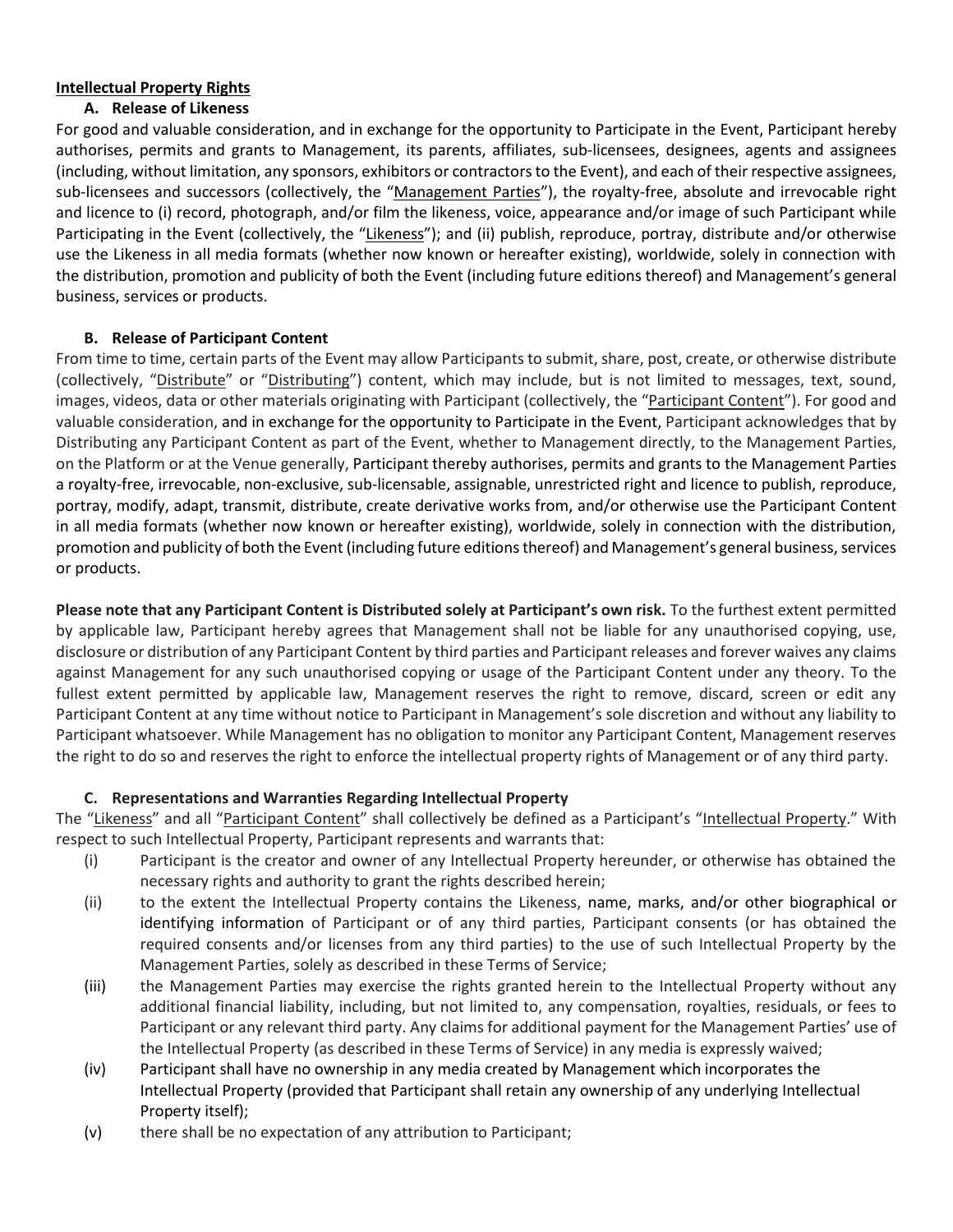- (vi) the Management Parties may use the Intellectual Property in any manner or media without first notifying Participant or any third party and Participant hereby waives any right to inspect or approve any such use;
- (vii) in connection with Management's use of the Intellectual Property, Participant releases each of the Management Parties from any claims, causes of action, damages or liabilities which Participant may have in connection with the Intellectual Property, including, but not limited to, any moral rights or "droits moral" that Participant may have;
- (viii) any digital Intellectual Property does not contain any viruses, adware, spyware, worms, bombs, or other harmful or malicious code;
- (ix) the Intellectual Property does not, and the use of the Intellectual Property by the Management Parties will not, (A) infringe, violate, or misappropriate any third-party rights or proprietary rights; or (B) defame or slander any other person or legal entity; and
- (x) the Intellectual Property will not violate any applicable laws or regulations.

Management reserves all rights and remedies against any participants who breach or violate these representations and warranties. Management is not liable for any Intellectual Property or for any loss or damage resulting therefrom and Management is under no obligation to store or return any Intellectual Property. While Management takes reasonable security measures in connection with the Event, Management does not guarantee the safety of any Intellectual Property and has no responsibility to do so.

## **D. Acknowledgement**

Participant agrees and acknowledges they have read and understood this "Intellectual Property Rights" section and hereby expressly approves and consents to its terms, affirms their right and authority to agree to such terms, and waives all obligations and rights which such individual may have in connection therewith. For good and valuable consideration, for any Minor Participants, the Guardian hereby guarantees that the Minor shall not at any time disaffirm the release of the Intellectual Property by reason of the Minor's minority or otherwise and hereby agrees to indemnify Management from any loss arising from any claims made by or on behalf of the Minors relating to this release.

### **Event Policies**

At all times in connection with the Event, Participant is required to comply with and behave in accordance with (i) these Terms of Service; (ii) all applicable laws, ordinances, codes, regulations, standards and judicial or administrative orders; and (iii) any additional Event rules, regulations, policies, or procedures which may be posted at the Venue, on the Platform, or otherwise distributed to Participants by Management and as may be updated from time to time by Management (collectively, the "Event Policies"). By Participating in the Event, Participant acknowledges and agrees that Participant has read, agrees to comply with, and will behave in accordance with the Event Policies.

The Event Policies apply to EVERYONE Participating in the Event in any manner whatsoever, including, but not limited to, all Participants, exhibitors, speakers, guests, professionals, media, staff members, workers, contractors, volunteers, security or any other attendees or participants to the Event. Each Participant to the Event is solely responsible for their own conduct while Participating in the Event or any part of the Event. Guardians are solely responsible for the conduct of any Minors Participating in the Event or any part of the Event.

As part of the Event Policies, each Participant agrees that they will not, and will not directly or indirectly cause others to, do any of the following "Prohibited Activities" in connection with the Event:

- (i) interfere with, damage or engage in any act which disrupts the operation of the Event in any way, including but not limited to, obstructing aisles or entrances or exits, running, cutting in line, saving places in lines for others, jumping over barriers or guardrails, using foul language, screaming, yelling, encouraging disruptive behaviour from others, disobeying any time limits, directions or prohibitions provided to Participant by Management's staff and/or moderators, or preventing any other participant from Participating in the Event by any means;
- (ii) distribute, wear, transmit, upload, display or otherwise circulate any content which is inaccurate, unlawful, infringing, defamatory, obscene, pornographic, invasive of privacy or publicity rights, harassing, threatening, abusive, inflammatory, or otherwise objectionable to Management in Management's sole discretion;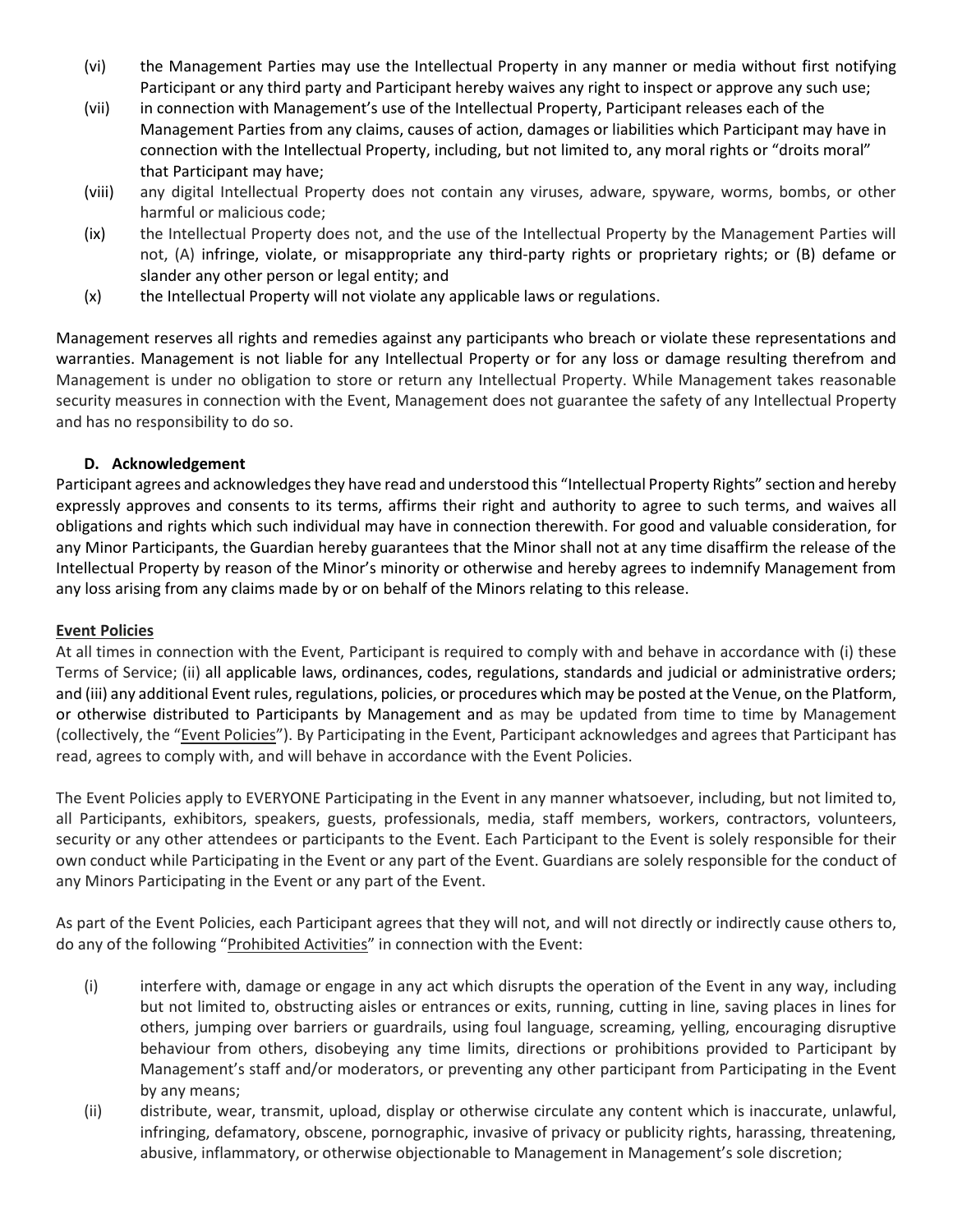- (iii) distribute printed or recorded materials of any kind unless prior written approval has been obtained from Management;
- (iv) impersonate any other person or entity or perform any similar fraudulent activities;
- (v) sell goods or services, display goods or services, make solicitations of any kind, or conduct any commercial activities without the prior written approval of Management;
- (vi) harvest, collect, or attempt to collect the personal information, email addresses or other contact information of other participants in the Event without the consent of such participants;
- (vii) defame, harass, abuse, threaten or defraud other participants in the Event. **Please note that** Management has a ZERO TOLERANCE POLICY for harassment of any kind; and please review our full Anti-Harassment Policy on the Event website;
- (viii) circumvent, disable, damage, remove or otherwise interfere with the security, integrity, or proper conduct of the Event;
- (ix) access any unauthorised part of the Event designated as only for Management use;
- (x) access the Platform by means of any robot, spider, scraper, crawler or other automated means for any purpose;
- (xi) Participate in the Event for any illegal purpose, or in violation of any applicable local, state, national, or international law or regulation, including, without limitation, laws governing intellectual property and other proprietary rights, data protection and privacy;
- (xii) smoke within the Venue for a live Event, which includes, but is not limited to, cigarettes and vapes;
- (xiii) drink or possess alcohol within the Venue outside of the specifically designated areas;
- (xiv) use, sell, possess, or distribute any illegal drugs or other illegal substances, including, but not limited to, any medication that has not been legally obtained, is not being used in its intended dosage or for its intended purpose;
- (xv) assault, steal, fight, engage in or incite violence of any kind, including, but not limited to, verbal threats of violence; and
- (xvi) possess and/or use any of the following prohibited items in connection with the Event:
	- a firearm, ammunition, knife, or weapon of any kind;
		- o **NOTE**: Management has a ZERO TOLERANCE POLICY for weapons of any kind. Please review the full policy on the Event website;
	- self-defence or restraining devices;
	- fireworks or other explosive or flammable objects;
	- recreational devices such as drones, remote control toys, skateboards, scooters, inline skates or shoes with built-in wheels.

# **Ownership of the Event**

The Event is owned and/or operated by Management. Unless otherwise indicated, any materials provided to Participant in connection with the Event including, but not limited to, any images, videos, logos, advertisements, promotional copy, information, data, content, educational materials, trademarks, service marks, and other materials displayed or distributed in connection with the Event (but excluding any Participant Content, as defined herein) (collectively, the "Materials") are the property of Management, its affiliated companies or third-party licensors.

Each Participant is granted a limited, non-sub-licensable licence (i.e. a personal and limited right) to Participate in the Event and utilise the Materials solely for Participant's personal use. Management may terminate this licence at any time, without notice. Each Participant agrees that nothing herein shall be deemed a grant of any intellectual property rights or other rights to use the Materials except as expressly provided by Management in writing. Any use of the Event or the Materials except as specifically authorised in these Terms of Service, without the prior written permission of Management, is strictly prohibited.

Participant agrees that they have no expectation of privacy or confidentiality with respect to the Event (including, without limitation, any "private" interactions with other Event participants and/or guests) and that Participation in the Event shall at all times be subject to these Terms of Service and may be monitored by Management without notice.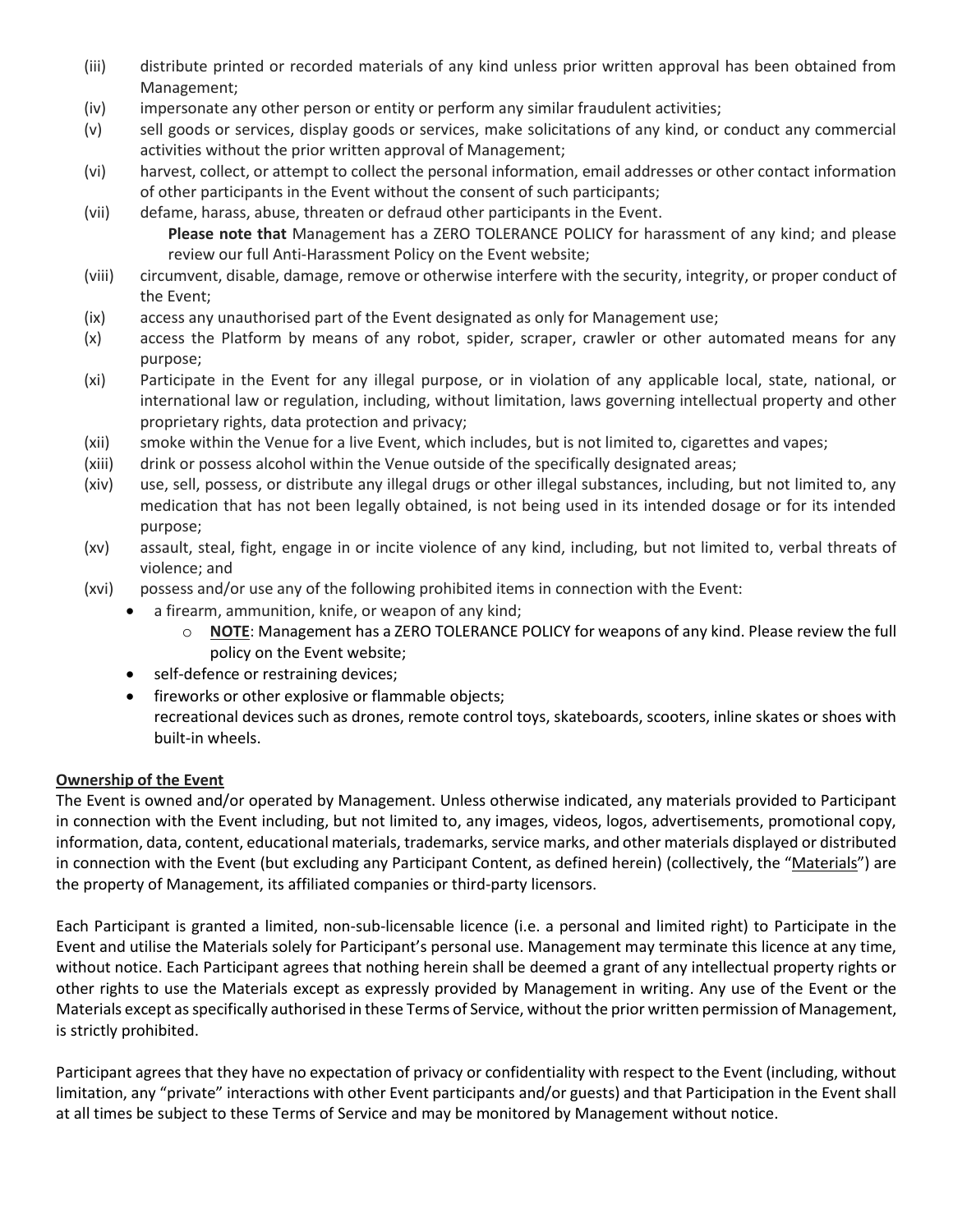## **Privacy**

By Participating in the Event or by submitting information to Management in connection with the Event, Participant agrees to the terms of Management's [Privacy Policy,](https://privacy.reedexpo.com/en-us.html) located at [http://privacy.reedexpo.com/](http://privacy.reedexpo.com/en-us.html) and which may be updated by Management at any time. The continued Participation in the Event shall constitute a Participant's acceptance of any such updated Privacy Policy. All Participants are expected to review the Privacy Policy carefully before Participating in the Event and Participant acknowledges that, in the event of a conflict or inconsistency between these Terms of Service and the Privacy Policy, the terms of the Privacy Policy shall prevail, govern and control.

In addition, Participant authorises and permits Management to share Participant's personal information, including, but not limited to, their contact information, with such affiliated entities, exhibitors, vendors, contractors, or third parties (i) with which Participant authorises in connection with the Event, including, but not limited to, scanning Credentials in connection with a live Event, accessing such third party's content in connection with a digital Event, or utilising any Digital Technologies (as defined herein); and/or (ii) which may offer products, services, and/or goods that may be of interest to Participant. By use of a valid registration code, promotional code, discount code, coupon, or other code in connection with Participant's registration for the Event, Participant thereby authorises and permits Management to share Participant's personal information, including, but not limited to, their contact information, with such entities, exhibitors, vendors, contractors, or third parties associated with such code.

"Digital Technologies" are defined as the Platform; any distribution or technology platforms for any digital aspects to the Event; any on-site or web-enabled technologies, including, but not limited to, on-site Wi-Fi, on-site interactive kiosks, wearable beacon technology and/or RFID technology; and any mobile applications associated with the Event. The Event's Digital Technologies are neither directed at nor intended for use by Minors under the age of thirteen (13). Management does not knowingly collect personal information from individuals under the age of thirteen (13), and if Management becomes aware that it has inadvertently done so, Management will promptly delete such personal information. All Minor Participants are hereby instructed not to access, or Participate with in any way, the Digital Technologies unless done so with the express consent of these Terms of Service by their Guardian. Further, Minor Participants under the age of thirteen (13) should only Participate in the Digital Technologies under the direct supervision of their Guardian, if such Participation is permitted by Management in Management's sole discretion.

### **Security**

Management reserves the right to modify, suspend, extend or terminate the Event, or any part thereof, or any Participant's Participation thereto if Management determines, in its sole and absolute discretion, that the Event or any part thereof has been, or is suspected to be, tampered with or disrupted due to causes beyond Management's control in a manner which may undermine or corrupt the security, integrity or feasibility of the Event or any portion thereof as contemplated herein. Although Management shall endeavour to ensure the security and integrity of the Event, in the event the Event or any part thereof is terminated or has any change in date, time, or location, for any reason beyond Management's control, Management shall not be liable to Participant in any way and Management shall have no further financial obligations to Participant.

Additionally, Management is not responsible for the actions of any other Event participants in connection with the Event, including, but not limited to, any participant's attempt to circumvent or otherwise interfere with the security, integrity, or proper conduct of the Event. Participant's interactions with third parties, including, but not limited to, guests and other participants in connection with the Event, are solely between Participant and such third party. Participant acknowledges and agrees that Management will not be responsible for any damages, losses, costs, expenses, or liabilities incurred as the result of such interactions with third parties. Management is also not responsible for any problems or technical malfunction of any network or lines, servers or providers, equipment or software which are beyond Management's control, including, but not limited to, any injury or damage to Participant or Participant's property resulting from Participation in the Event.

### **Limitation of Liability**

PARTICIPANT AGREES THAT PARTICIPATION IN AND TO THE EVENT, INCLUDING ANY SECURITY MEASURES USED BY MANAGEMENT TO PROTECT THE EVENT, ARE PROVIDED STRICTLY ON AN "AS-IS" BASIS. IN CONNECTION WITH THE EVENT, MANAGEMENT SPECIFICALLY AND EXPRESSLY DISCLAIMS ANY AND ALL REPRESENTATIONS, WARRANTIES,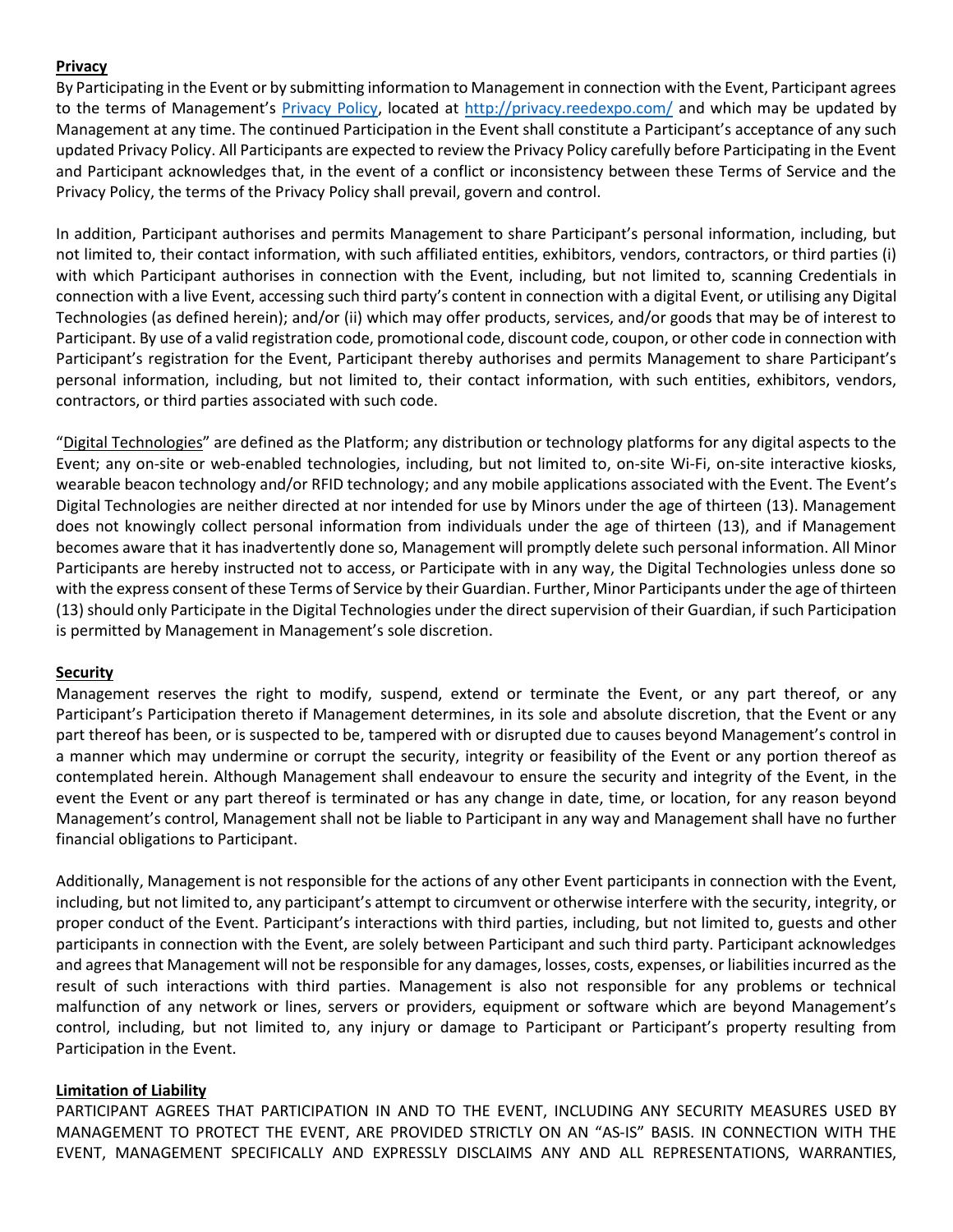GUARANTEES, CONDITIONS, ASSURANCES OR OTHER TERMS, WHETHER EXPRESS OR IMPLIED, INCLUDING, WITHOUT LIMITATION, ANY REPRESENTATIONS OR WARRANTES OF MERCHANTABILITY OR FITNESS FOR A PARTICULAR PURPOSE, ANY WARRANTIES THAT MAY ARISE FROM COURSE OF DEALING, COURSE OF PERFORMANCE OR USAGE OF TRADE WITH RESPECT TO THE EVENT, AND ANY REPRESTATIONS THAT THE EVENT OR THE SECURITY MEASURES FOR THE EVENT WILL BE FREE FROM DEFECTS, OPERATE OR BE FULFILLED WITHOUT ISSUE OR DELAYS, OR THAT THERE WILL BE NO CIRCUMVENTION OF THE EVENT OR ITS SECURITY MEASURES.

IF ANY APPLICABLE AUTHORITY HOLDS ANY PORTION OF THIS SECTION TO BE UNENFORCEABLE, THEN THE RELEASED PARTIES' LIABILITY WILL BE LIMITED TO THE FULLEST POSSIBLE EXTENT PERMITTED BY APPLICABLE LAW. WITHOUT LIMITING THE FOREGOING, UNDER NO CIRCUMSTANCES SHALL MANAGEMENT BE LIABLE FOR ANY CLAIM, LOSS, COST, EXPENSE, OR DAMAGE WHATSOEVER TO PARTICIPANT IN AN AMOUNT EXCEEDING THE SUM OF THE FEES ACTUALLY PAID TO PARTICIPATE IN THE EVENT.

## **Acknowledgment of Terms of Service**

By Participating in the Event, Participant acknowledges and agrees that Participant has read, and agrees to comply with, the Terms of Service stated herein and agrees that these terms shall be construed by and governed in accordance with the laws of England and Wales and that, with respect to any dispute arising out of these terms, the sole and exclusive jurisdiction and venue shall lie with the courts of England and Wales. For the avoidance of doubt, registration for the Event, Participation in the Event, and/or the purchase or use of Credentials shall be considered acknowledgement of, and agreement to, these Terms of Service.

### **Authority**

Management shall have sole authority over all aspects of the planning, promotion, production and operation of the Event, including without limitation, determining the Venue or the Platform, scheduling, rescheduling, and if, when and for how long the Event will occur.

## **Reservation of Rights; No Waiver**

Management reserves all rights not expressly disclaimed in these Terms of Service. Management reserves the right to take any action that is reasonably necessary in the sole judgment of Management for the protection of the Event and/or the participants. Neither the failure of Management to require strict compliance with any provision of these Terms of Service nor the failure, delay or omission by Management in exercising any right with respect to any provision of these Terms of Service will be construed as a waiver or relinquishment to any extent of Management's right to assert or rely upon any such provision or right in that or any other instance.

### **Survival**

Any provision of these Terms of Service which imposes an obligation on a Participant after the Event concludes shall be deemed to survive the conclusion of the Event.

### **Severability**

If any provision of these Terms of Service is judged to be invalid or unenforceable, the defective provision shall first be revised, limited or amended, consistent with the general intent of the provision, such that it is valid and enforceable, and the remaining provisions of these Terms of Service shall be unaffected and shall remain enforceable.

# **Headings**

The section headings in these Terms of Service are for reference purposes only and shall not in any way affect the meaning or interpretations of these Terms of Service.

### **Integration; Non-Reliance; Remedies Cumulative**

These Terms of Service, including the terms incorporated by reference herein, constitute a legal, valid, and binding obligation, enforceable in accordance with its terms. Participant acknowledges that in agreeing to these Terms of Service he or she has not relied on, and shall have no right or remedy in respect of, any statement, representation, assurance or warranty (whether made negligently or innocently) other than as expressly set out in these Terms of Service. The rights and remedies provided by these Terms of Service are cumulative and use of any one right or remedy by either Participant